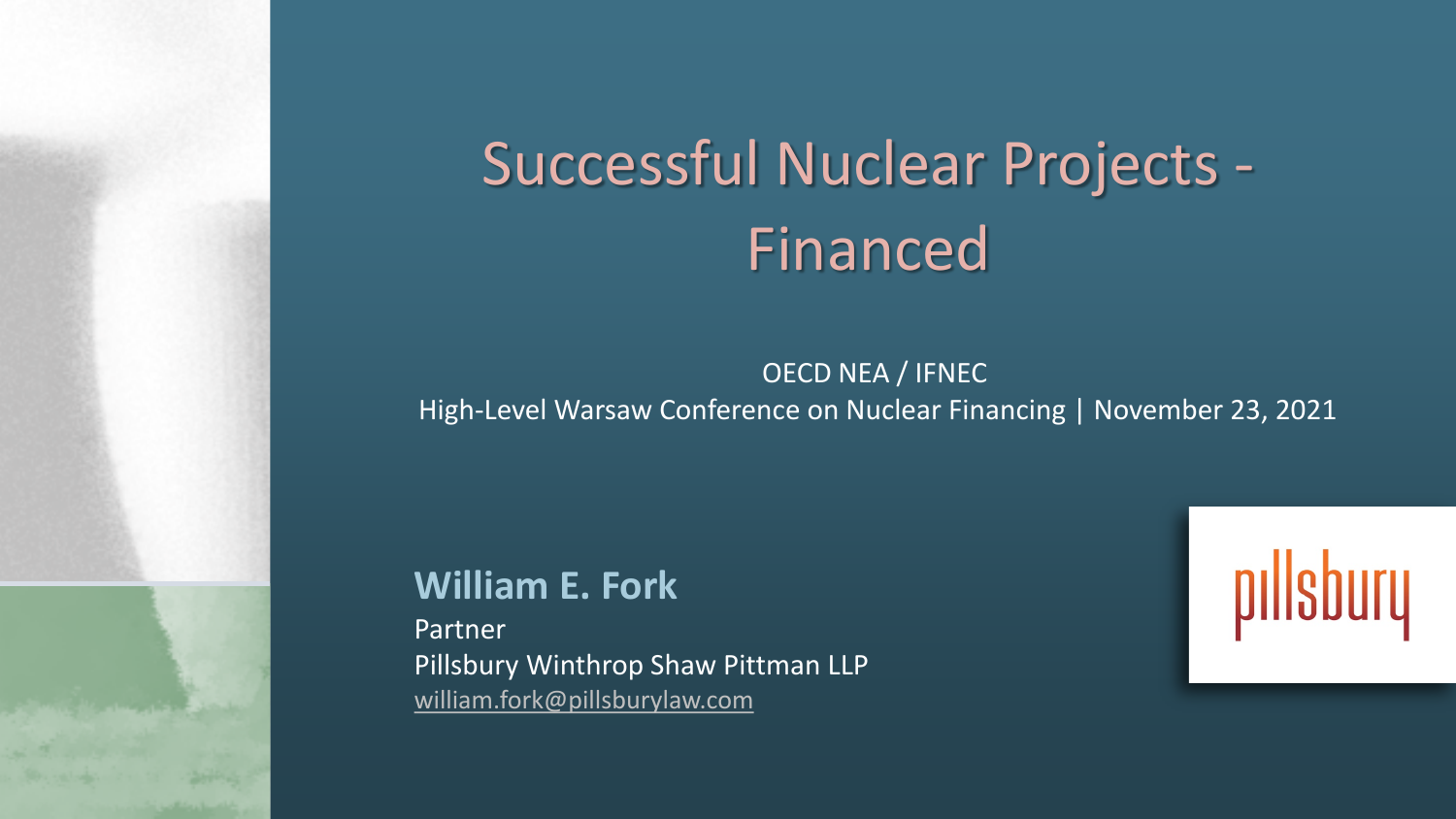# Finance is a Key Legal Area of Interest

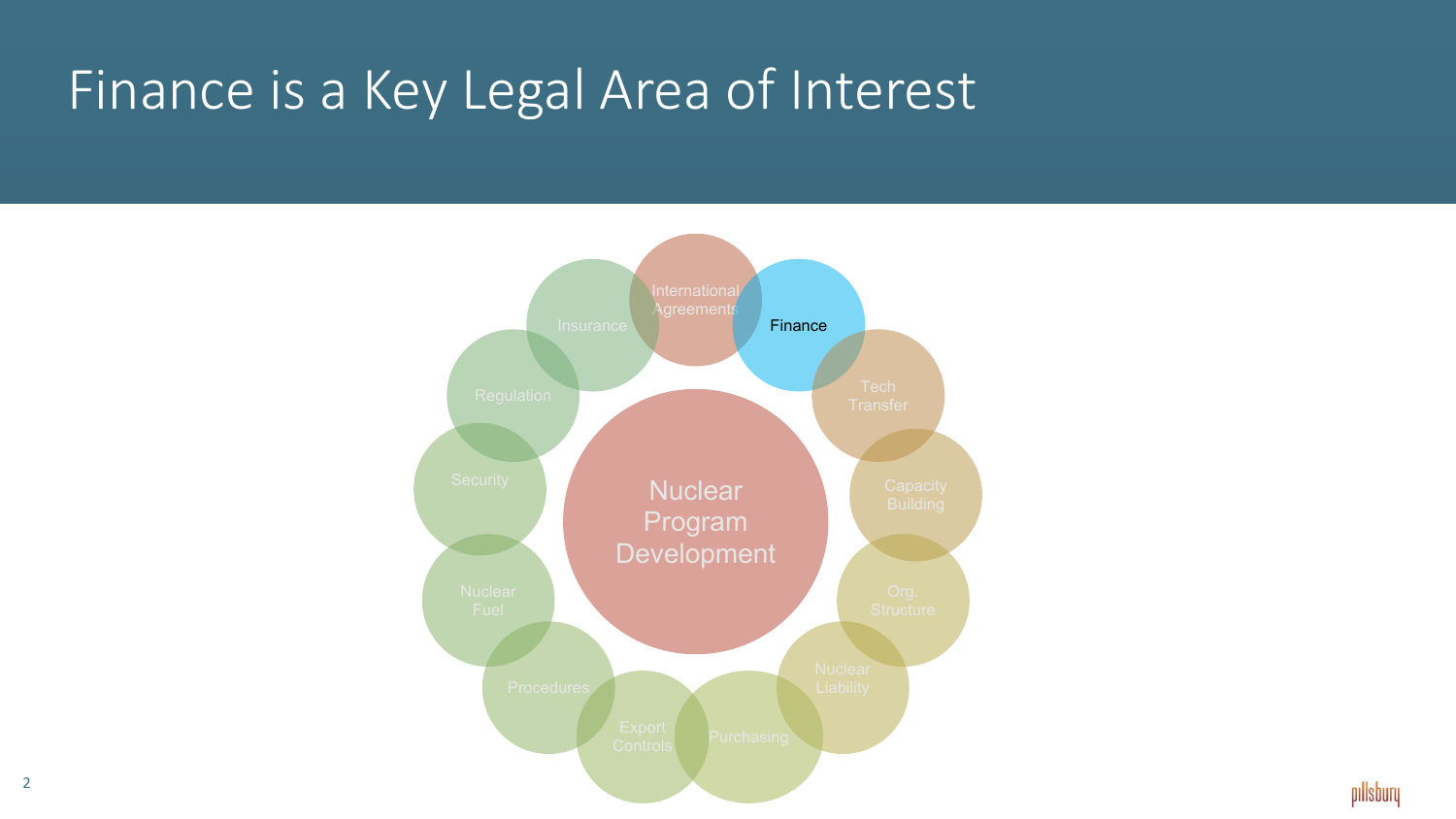#### Many Finance Sources

- **Government:** Direct and indirect delivery mechanisms
- **Project sponsors:**
	- Utilities government owned or private; individually or collectively
		- Most common: balance sheet financing full recourse
	- $\circ$  Reactor vendor strategic partner
	- $\circ$  Other investors power consumers; strategic investors
- **Lenders:**

3

- <sup>o</sup> Export Credit Agencies, Multilaterals
- <sup>o</sup> Sovereign wealth funds, capital markets, commercial banks

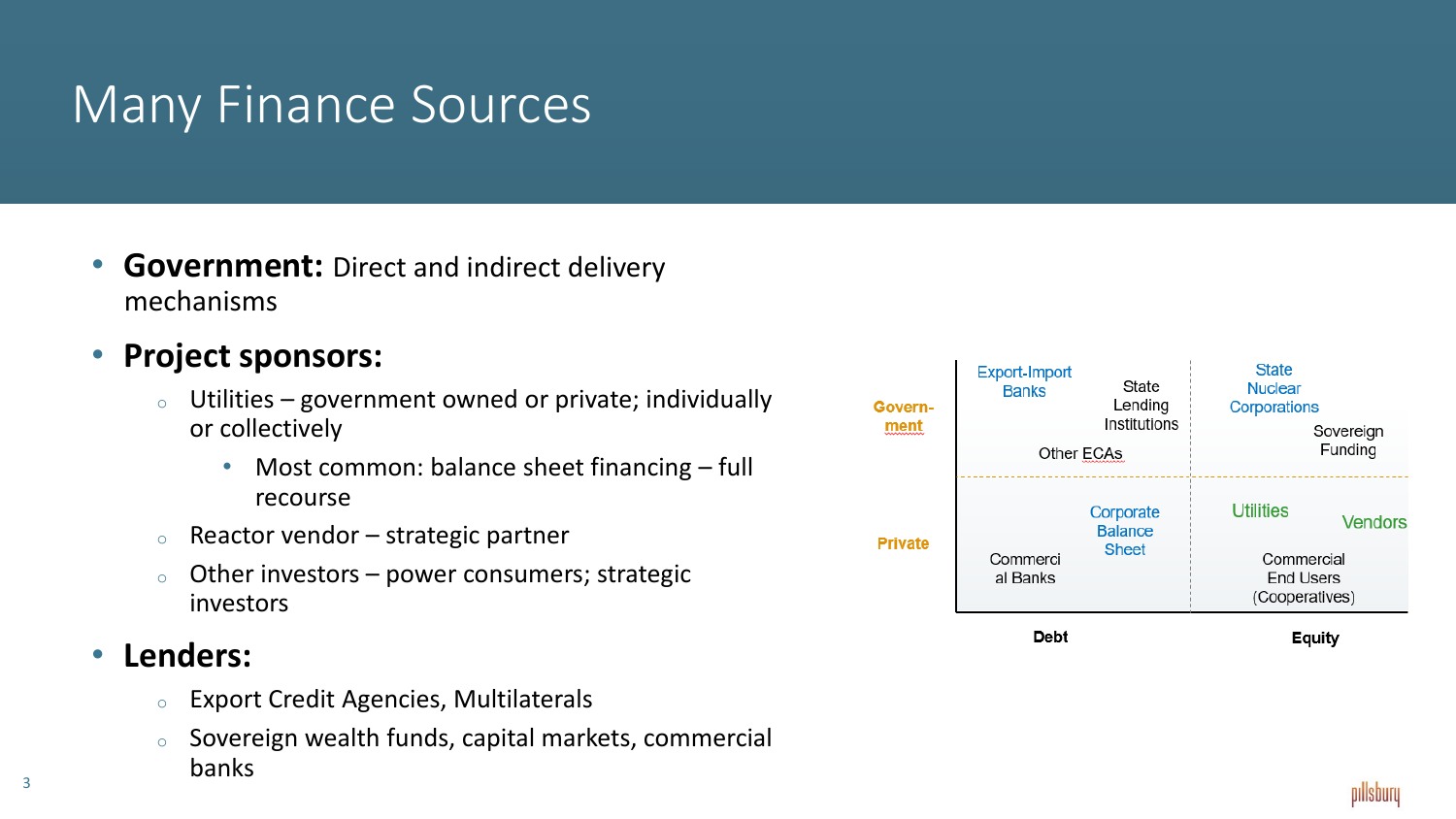## *Key Point:* Financing Follows Successful Projects

*Successful Projects "Block and Tackle"*

*The Owner's Goal is Power*



- **Well-run Procurement with Competition:** Can potentially save billions EUR
- **Well-drafted EPC Contract**: Provides a strong legal foundation
	- <sup>o</sup> Reduces finance costs through thoughtful payment systems
- **Government Funding**: Efficiently managed to pay construction costs to reduce the time value of money
- **Best-In Class Project Managers:** Who have successfully constructed and operated
- **First Class Vendor**:
	- <sup>o</sup> Reference plant complete or near complete
	- <sup>o</sup> Well-understood technology risk (consider which SMRs)
	- **Best warranties**
	- <sup>o</sup> Licensed using similar licensing regime
- **Willingness to Execute:** Vendor and owner do not delay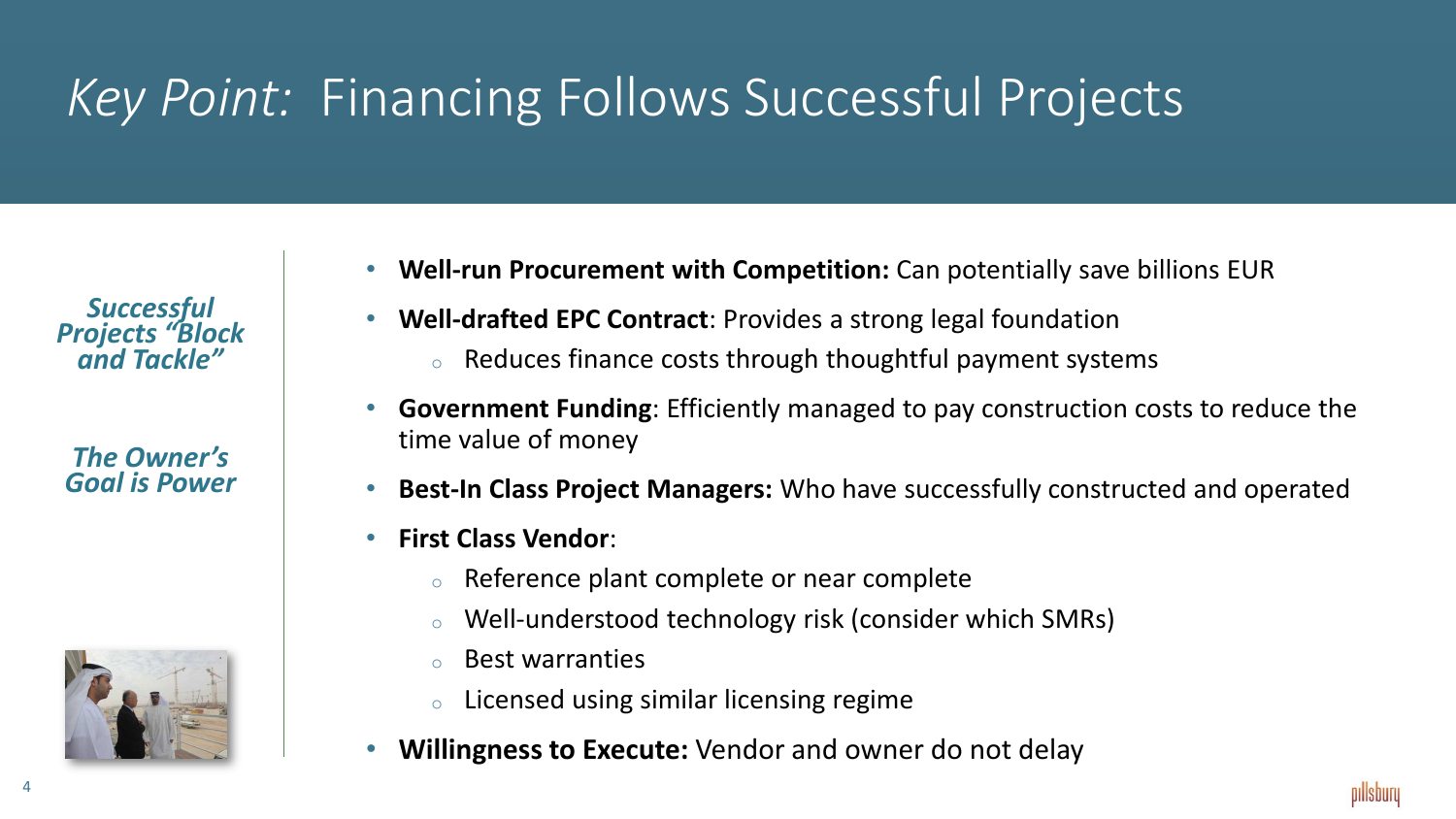### Various Finance Models

#### • **Sovereign State-Based Model**

- Russia, China, France, India, S. Korea, Argentina, Brazil
- **Utility Balance Sheet Model With Bonds, Loan Guarantees**
	- Georgia Power, other U.S. projects
- **Regulated Base Model (RAB)**
	- UK Heathrow T-5, Thames Tideway Tunnel
- **Special Equity Investment Models**
	- Akkuyu (Vendor), Fennovoima (Mankala)
- **Contract for Difference (CfD)**
	- Hinkley C

Ultimately:

*"Nuclear is the Province of Governments"*